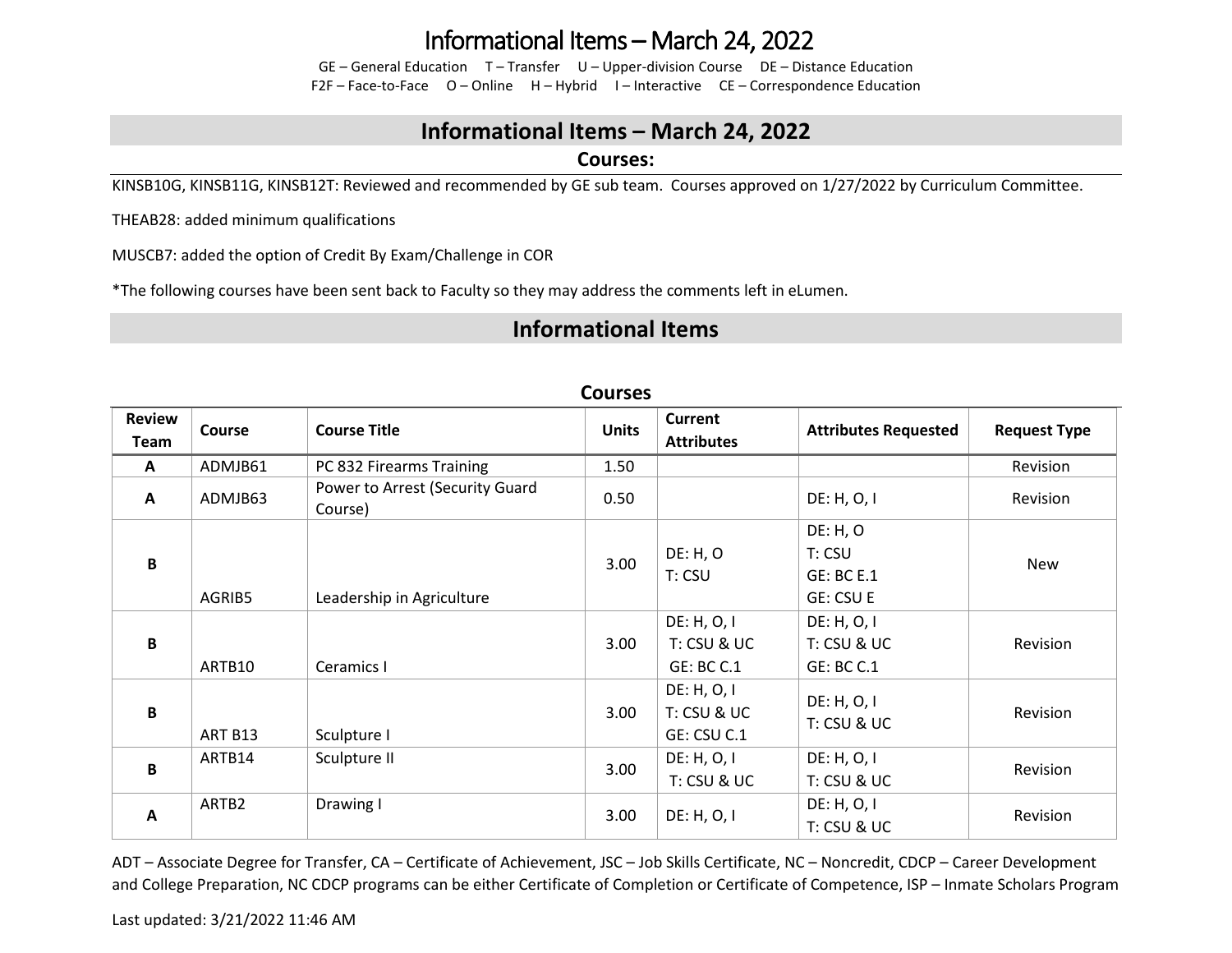## Informational Items – March 24, 2022

GE – General Education T – Transfer U – Upper-division Course DE – Distance Education F2F – Face-to-Face O – Online H – Hybrid I – Interactive CE – Correspondence Education

|              |         |                                       |      | T: CSU & UC                | GE: BC C.1    |          |
|--------------|---------|---------------------------------------|------|----------------------------|---------------|----------|
|              |         |                                       |      | <b>GE: BC C.1</b>          | GE: CSU C.1   |          |
|              |         |                                       |      | GE: CSU C.1                | GE: IGETC 3.A |          |
|              |         |                                       |      | GE: IGETC 3.A              |               |          |
| $\mathsf{C}$ |         |                                       | 1.00 | DE: H, O, I<br>DE: H, O, I |               |          |
|              | ARTB29  | Special Studies in Art                |      | T: CSU                     | T: CSU        | Revision |
| $\mathsf{C}$ |         | Advanced Photography III -            | 3.00 | DE: H, O, I                | DE: H, O, I   |          |
|              | ARTB48  | Independent Study                     |      | T: CSU                     | T: CSU        | Revision |
|              |         |                                       |      | DE: H, O, I                | DE: H, O, I   |          |
| A            |         |                                       | 3.00 | T: CSU & UC                | T: CSU & UC   | Revision |
|              |         |                                       |      | <b>GE: BC C.1</b>          | GE: BC C.1    |          |
|              | ARTB5   | <b>Three Dimensional Design</b>       |      |                            |               |          |
| D            |         |                                       |      | T: CSU & UC<br>3.00        | DE: H, 0, I   | Revision |
|              | ENGRB37 | <b>Engineering Mechanics-Dynamics</b> |      |                            | T: CSU & UC   |          |
| F            | FIREB60 | <b>Driver/Operator Certification</b>  | 2.00 |                            | DE: H, O, I   | Revision |

#### **GE Courses**

| CUUI SES          |                           |              |                           |                             |                     |  |
|-------------------|---------------------------|--------------|---------------------------|-----------------------------|---------------------|--|
| <b>Course</b>     | <b>Course Title</b>       | <b>Units</b> | <b>Current Attributes</b> | <b>Attributes Requested</b> | <b>Request Type</b> |  |
|                   |                           |              |                           | DE: H, O                    |                     |  |
|                   |                           | 3.00         | DE: H, O                  | T: CSU                      | New                 |  |
|                   |                           |              | T: CSU                    | <b>GE: BC E.1</b>           |                     |  |
| <b>AGRIB5</b>     | Leadership in Agriculture |              |                           | <b>GE: CSU E</b>            |                     |  |
|                   |                           |              | DE: H, O, I               | DE: H, O, I                 |                     |  |
|                   |                           | 3.00         | T: CSU & UC               | T: CSU & UC                 | Revision            |  |
| ARTB10            | Ceramics I                |              | <b>GE: BC C.1</b>         | GE: BC C.1                  |                     |  |
|                   |                           |              | DE: H, O, I               | DE: H, O, I                 |                     |  |
|                   |                           |              | T: CSU & UC               | T: CSU & UC                 |                     |  |
|                   |                           | 3.00         | <b>GE: BC C.1</b>         | GE: BC C.1                  | Revision            |  |
| ARTB <sub>2</sub> | Drawing I                 |              | GE: CSU C.1               | GE: CSU C.1                 |                     |  |
|                   |                           |              | GE: IGETC 3.A             | GE: IGETC 3.A               |                     |  |

ADT – Associate Degree for Transfer, CA – Certificate of Achievement, JSC – Job Skills Certificate, NC – Noncredit, CDCP – Career Development and College Preparation, NC CDCP programs can be either Certificate of Completion or Certificate of Competence, ISP – Inmate Scholars Program